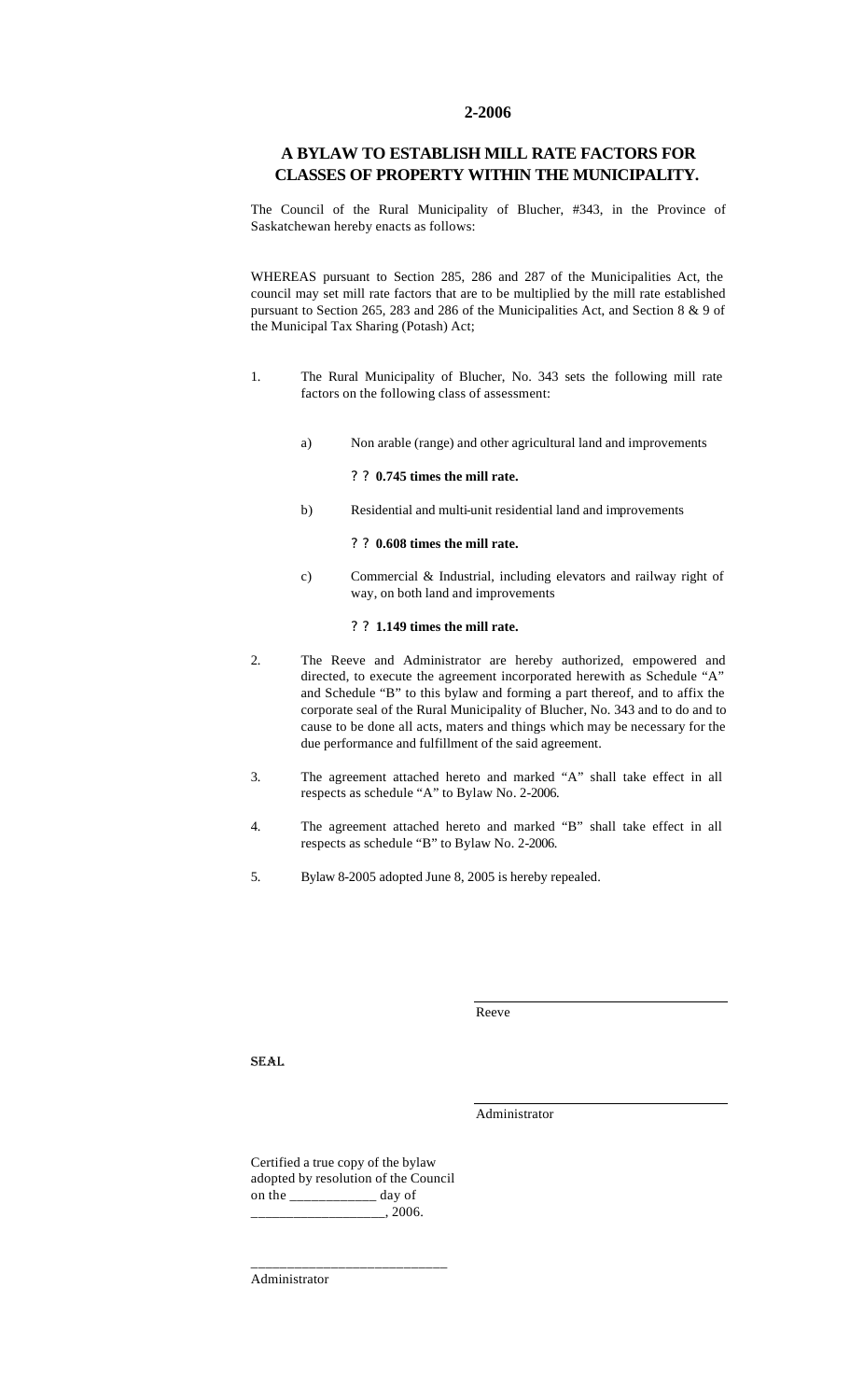# **EXHIBIT "A" TO BYLAW NO. 2-2006 MILL RATE FACTOR AGREEMENT**

# **THIS AGREEMENT MADE IN DUPLICATE THIS \_\_\_\_\_\_\_\_\_\_ DAY OF \_\_\_\_\_\_\_\_\_\_\_\_, 2006 BETWEEN:**

## **THE RURAL MUNICIPALITY OF BLUCHER, NO. 343** hereinafter called the "municipality"

### **- and -**

### **PRAIRIE SPIRIT SCHOOL DIVISION NO. 206** hereinafter called the "school division"

WHEREAS, pursuant to Section 285, 286 and 287 of the Municipalities Act, the Municipality has passed a bylaw to set mill rate factors that are to be multiplied by the rate established pursuant to Section 265, 283 and 286 of the Municipalities Act, and Section 8 & 9 of the Municipal Tax Sharing (Potash) Act, for the purpose of establishing the levy for a taxable assessment.

AND WHEREAS the school division wishes to enter into an agreement with the municipality to apply the mill rate factors established pursuant to the above sections to the mill rate set by the school division.

NOW THEREFORE, the parities hereto agree as follows:

- 1. There shall be mill rate factors applied to the following classes of assessment established by regulations made pursuant to section 285 of the Act:
	- a) Non arable (range) and other agricultural land and improvements

#### ? ? **0.745 times the mill rate.**

b) Residential and multi-unit residential land and improvements

#### ? ? **0.608 times the mill rate.**

c) Commercial & Industrial, including elevators and railway right of way, on both land and improvements

### ? ? **1.149 times the mill rate.**

- 2. The municipality shall adjust the mill rate set pursuant to clause 283 2 (b) of the Municipalities Act so that the same total amount of tax is levied on behalf of the school division after applying the mill rate factors as would have been levied with no mill rate factors;
- 3. This agreement shall continue in force from year to year;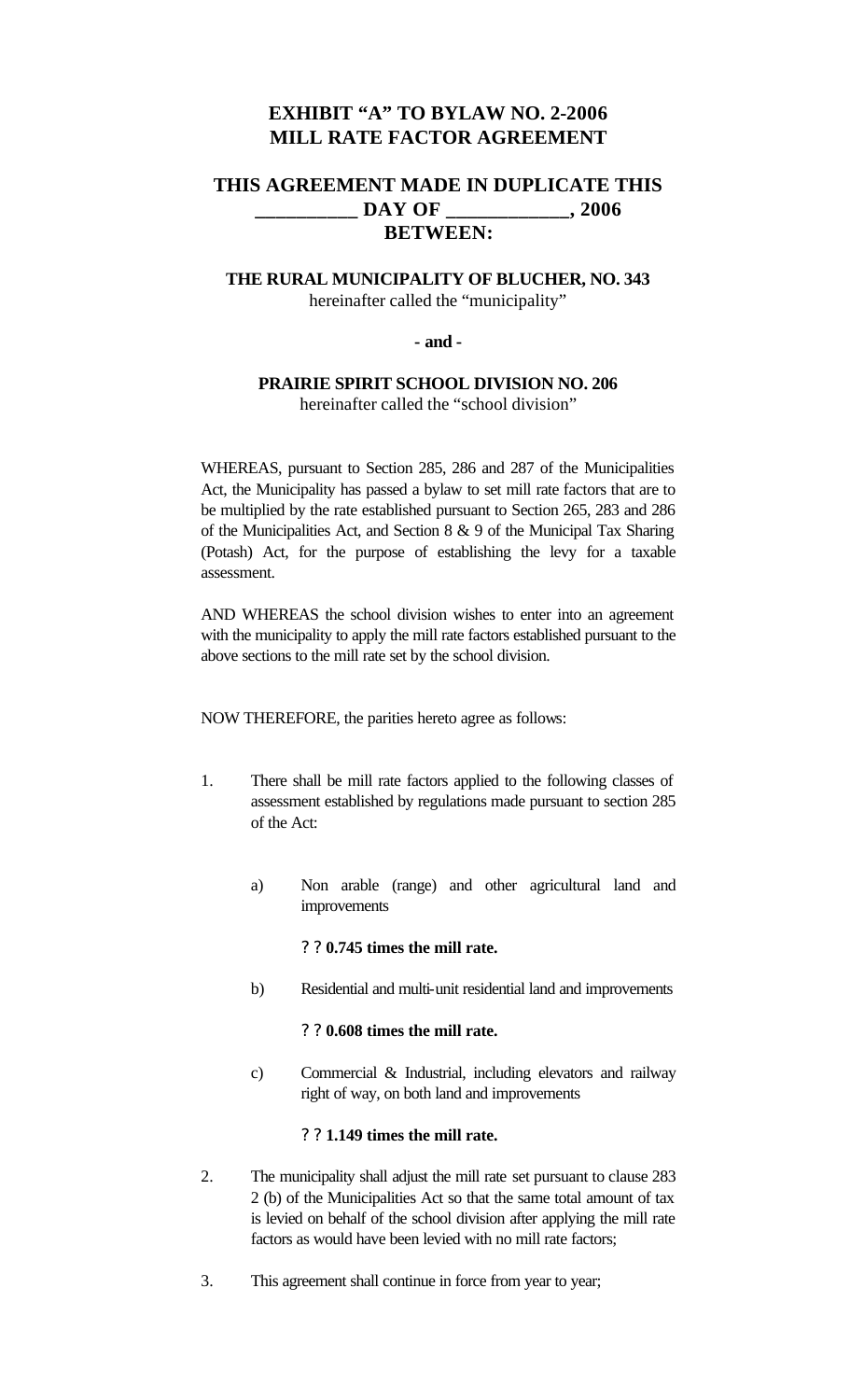- 4. This agreement shall be terminated upon:
	- a) The municipality giving notice to the school division on or before June 30 of the year prior to the year in which the mill rate is to be effective that it wishes to amend or repeal the mill rate factors;
	- b) The school division or any other taxing authority which has assessment within the municipality giving notice on or before September 30 of the year preceding the year with respect to which taxes will be levied that it wishes to cancel the agreement;
	- c) Any changes to the Municipalities Act, which would make this Agreement null and void and of no effect.

In witness whereof the Rural Municipality has set its hand and seal by its proper officers this \_\_\_\_\_ day of \_\_\_\_\_\_\_\_\_, 2006, and the school division has set its hand and seal by its proper officers this \_\_\_\_\_ day of  $\frac{1}{2006}$ .

Rural Municipality of Blucher, No. 343

Reeve

Administrator

Prairie Spirit School Division, No. 206

Chairman

Secretary - Treasurer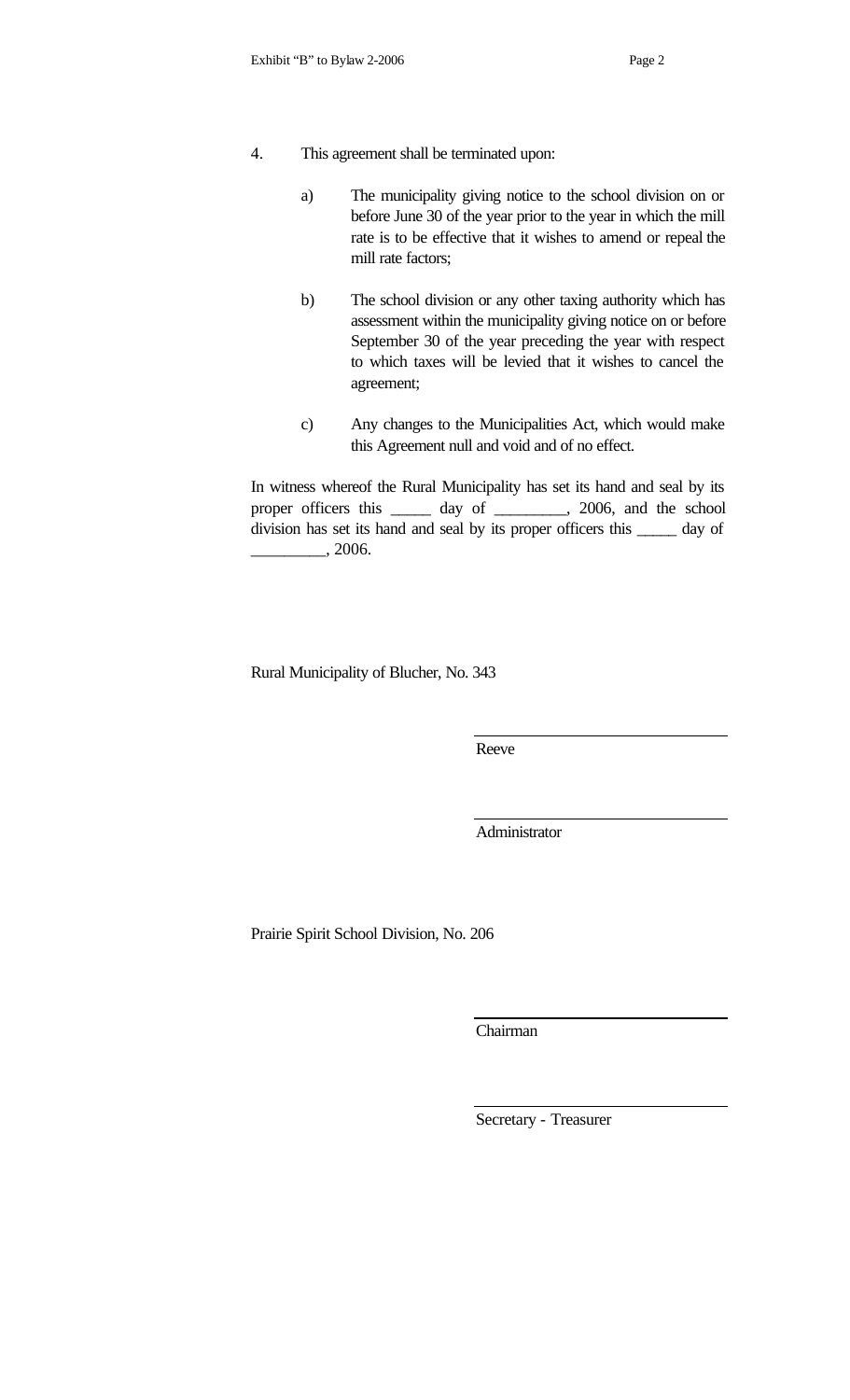# **EXHIBIT "B" TO BYLAW NO. 2-2006 MILL RATE FACTOR AGREEMENT**

# **THIS AGREEMENT MADE IN DUPLICATE THIS \_\_\_\_\_\_\_\_\_\_ DAY OF \_\_\_\_\_\_\_\_\_\_\_\_, 2006 BETWEEN:**

## **THE RURAL MUNICIPALITY OF BLUCHER, NO. 343** hereinafter called the "municipality"

### **- and -**

## **ST. PAUL'S ROMAN CATHOLIC SEPARATE SCHOOL DIVISION NO. 20**

hereinafter called the "school division"

WHEREAS, pursuant to Section 285, 286 and 287 of the Municipalities Act, the Municipality has passed a bylaw to set mill rate factors that are to be multiplied by the rate established pursuant to Section 265, 283 and 286 of the Municipalities Act, and Section 8 & 9 of the Municipal Tax Sharing (Potash) Act, for the purpose of establishing the levy for a taxable assessment.

AND WHEREAS the school division wishes to enter into an agreement with the municipality to apply the mill rate factors established pursuant to the above sections to the mill rate set by the school division.

NOW THEREFORE, the parities hereto agree as follows:

- 5. There shall be mill rate factors applied to the following classes of assessment established by regulations made pursuant to section 285 of the Act:
	- a) Non arable (range) and other agricultural land and improvements

### ? ? **0.745 times the mill rate.**

b) Residential and multi-unit residential land and improvements

### ? ? **0.608 times the mill rate.**

c) Commercial & Industrial, including elevators and railway right of way, on both land and improvements

## ? ? **1.149 times the mill rate.**

6. The municipality shall adjust the mill rate set pursuant to clause 283 2 (b) of the Municipalities Act so that the same total amount of tax is levied on behalf of the school division after applying the mill rate factors as would have been levied with no mill rate factors;